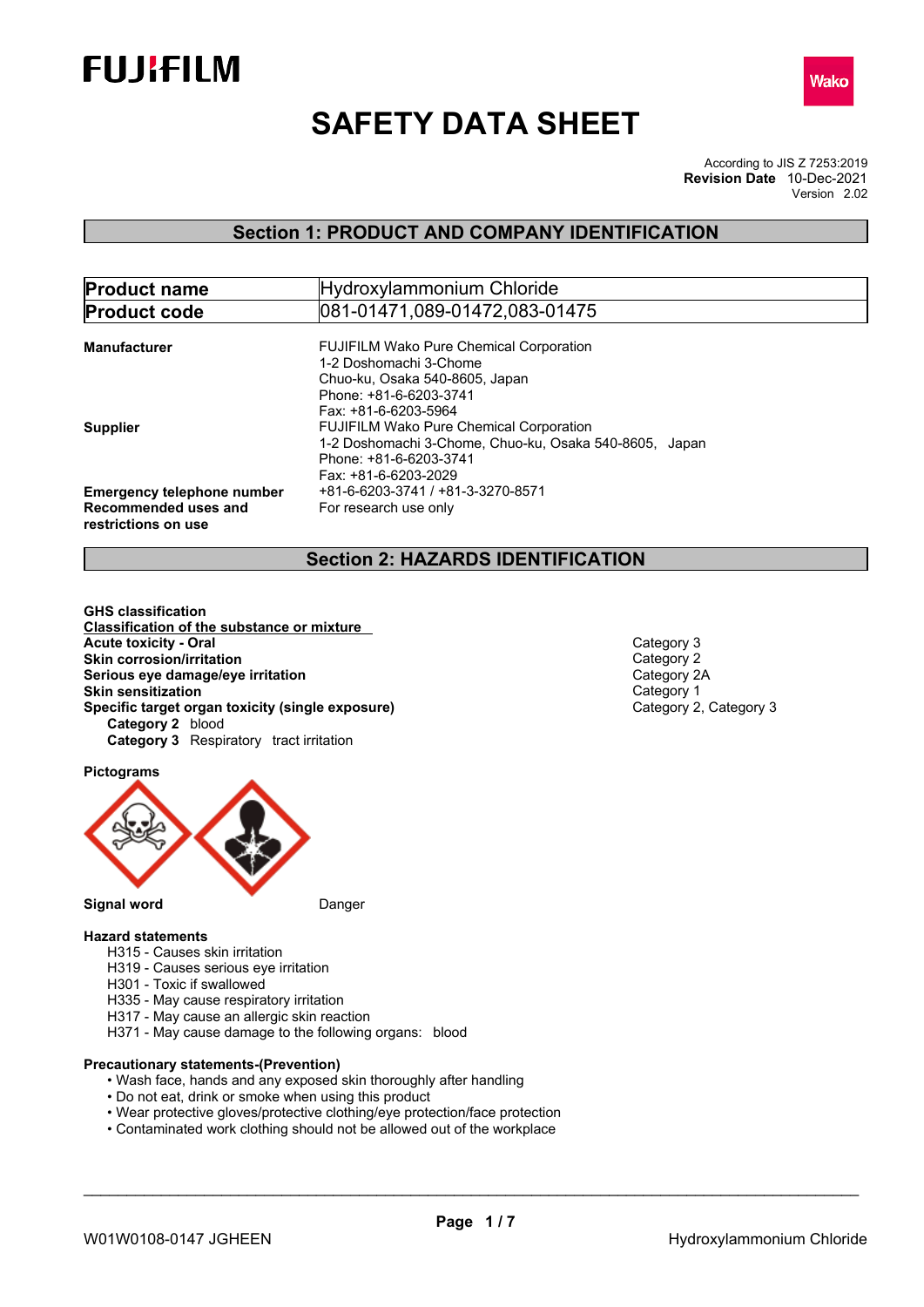- Do not breathe dust/fume/gas/mist/vapors/spray
- Use only outdoors or in a well-ventilated area

### **Precautionary statements-(Response)**

• IF exposed or if you feel unwell: Call a POISON CENTER or doctor/physician

• IF IN EYES: Rinse cautiously with water for several minutes. Remove contact lenses, if present and easy to do. Continue rinsing.

- If eye irritation persists: Get medical advice/attention.
- IF ON SKIN: Wash with plenty of soap and water
- Take off contaminated clothing and wash before reuse
- If skin irritation or rash occurs: Get medical advice/attention
- IF INHALED: Remove victim to fresh air and keep at rest in a position comfortable for breathing.
- 
- Call <sup>a</sup> POISON CENTER or doctor/physician if you feel unwell.• IF SWALLOWED: Immediately call <sup>a</sup> POISON CENTER or doctor/physician
- Rinse mouth.

### **Precautionary statements-(Storage)**

• Store locked up.

• Store in a well-ventilated place. Keep container tightly closed

#### **Precautionary statements-(Disposal)**

• Dispose of contents/container to an approved waste disposal plant

#### **Others**

**Other hazards** Not available

### **Section 3: COMPOSITION/INFORMATION ON INGREDIENTS**

**Single Substance or Mixture** Substance

**Formula** HONH3Cl

| <b>Chemical Name</b>                | Weight-% | <b>Molecular weight</b> | <b>ENCS</b>                                                     | <b>ISHL No.</b>   | <b>CAS RN</b>         |
|-------------------------------------|----------|-------------------------|-----------------------------------------------------------------|-------------------|-----------------------|
| <b>Hydroxylammonium</b><br>chloride | 98.0     | 69.49                   | 21E<br>-375ء<br>$\lambda$<br>74.<br>$-$<br>ں ہے۔<br>$\sim\cdot$ | $\cdot$ $-$<br>へへ | 5470-<br>$\mathbf{I}$ |

**Note on ISHL No.:** \* in the table means announced chemical substances.

**Impurities and/or Additives:** Not applicable

### **Section 4: FIRST AID MEASURES**

#### **Inhalation**

Remove to fresh air. If symptoms persist, call a physician.

#### **Skin contact**

Wash off immediately with soap and plenty of water. If symptoms persist, call a physician.

### **Eye contact**

IF IN EYES: Rinse cautiously with water for several minutes. Remove contact lenses, if present and easy to do. Continue rinsing. Immediate medical attention is required.

#### **Ingestion**

Rinse mouth. Never give anything by mouth to an unconscious person. Call a physician or poison control center immediately. Do not induce vomiting without medical advice.

### **Protection of first-aiders**

Use personal protective equipment as required.

# **Section 5: FIRE FIGHTING MEASURES**

### **Suitable extinguishing media**

Use extinguishing measures that are appropriate to local circumstances and the surrounding environment **Unsuitable extinguishing media**

# Powder, Foam

### **Specific hazards arising from the chemical product**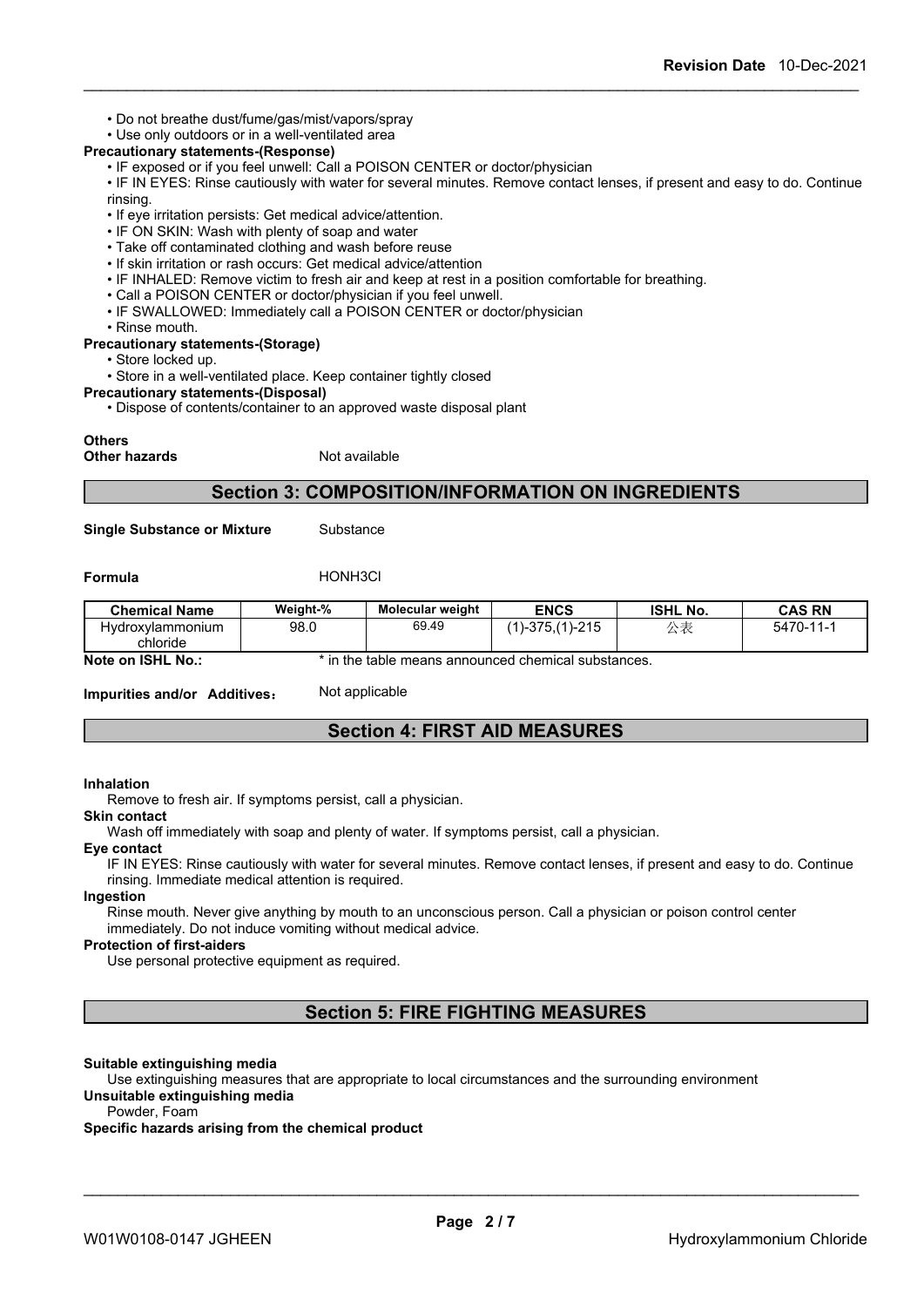Thermal decomposition can lead to release of irritating and toxic gases and vapors.

### **Special extinguishing method**

### No information available

### **Special protective actions for**

#### **fire-fighters**

Use personal protective equipment as required.Firefighters should wear self-contained breathing apparatus and full firefighting turnout gear.

### **Section 6: ACCIDENTAL RELEASE MEASURES**

### **Personal precautions, protective equipment and emergency procedures**

For indoor, provide adequate ventilation process until the end of working. Deny unnecessary entry other than the people involved by, for example, using a rope. While working, wear appropriate protective equipments to avoid adhering it on skin, or inhaling the gas. Work from windward, and retract the people downwind.

### **Environmental precautions**

To be careful not discharged to the environment without being properly handled waste water contaminated.

**Methods and materials for contaminent and methods and materials for cleaning up**

Sweep up and gather scattered particles, and collect it in an empty airtight container.

**Recoverly, neutralization**

### No information available

### **Secondary disaster prevention measures**

Clean contaminated objects and areas thoroughly observing environmental regulations.

### **Section 7: HANDLING AND STORAGE**

### **Handling**

#### **Technical measures**

Do not give shock. Avoid contact with strong bases. Use with local exhaust ventilation.

#### **Precautions**

Do not rough handling containers, such as upsetting, falling, giving a shock, and dragging. Prevent leakage, overflow, and scattering. Not to generate steam and dust in vain. Seal the container after use. After handling, wash hands and face, and then gargle. In places other than those specified, should not be smoking or eating and drinking. Should not be brought contaminated protective equipment and gloves to rest stops. Deny unnecessary entry of non-emergency personnel to the handling area.

#### **Safety handling precautions**

Use personal protective equipment as required.Avoid contact with skin, eyes or clothing.

### **Storage**

| Safe storage conditions   |                                                                                          |
|---------------------------|------------------------------------------------------------------------------------------|
| <b>Storage conditions</b> | Store away from sunlight in well-ventilated place at room temperature (preferably cool). |
|                           | Keep container tightly closed. Store locked up.                                          |
| Safe packaging material   | Polypropylene, Polyethylene                                                              |
| Incompatible substances   | Strong bases                                                                             |
|                           |                                                                                          |
|                           |                                                                                          |

### **Section 8: EXPOSURE CONTROLS/PERSONAL PROTECTION**

### **Engineering controls**

In case of indoor workplace, seal the source or use a local exhaust system. Provide the safety shower facility, and handand eye-wash facility. And display their position clearly.

| <b>Exposure limits</b>                                                                                                                                                          | This product, as supplied, does not contain any hazardous materials with occupational<br>exposure limits established by the region specific regulatory bodies. |
|---------------------------------------------------------------------------------------------------------------------------------------------------------------------------------|----------------------------------------------------------------------------------------------------------------------------------------------------------------|
| Personal protective equipment<br><b>Respiratory protection</b><br><b>Hand protection</b><br>Eye protection<br>Skin and body protection<br><b>General hygiene considerations</b> | Dust mask<br>Protection gloves<br>protective eyeglasses or chemical safety goggles<br>Long-sleeved work clothes                                                |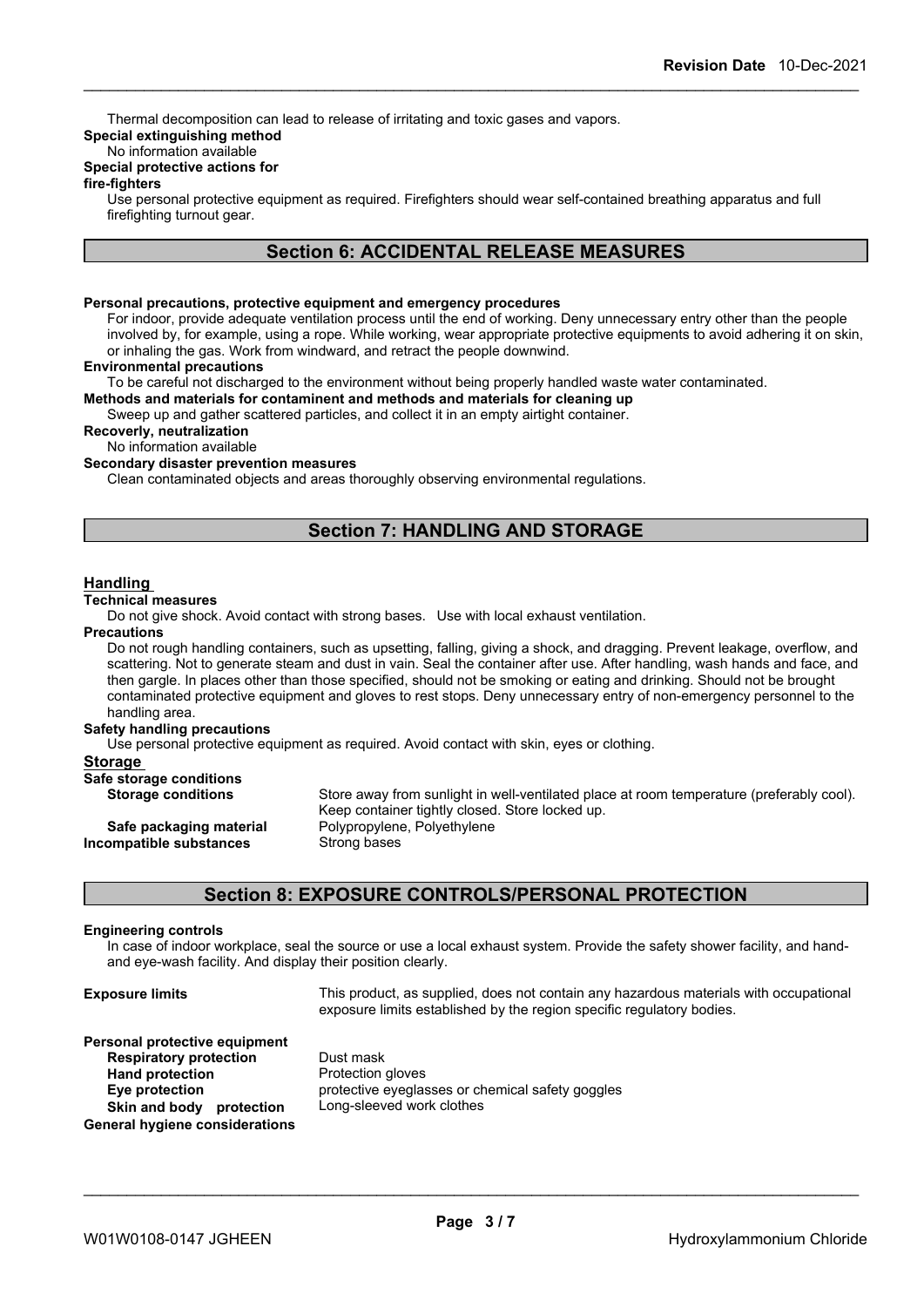Handle in accordance with good industrial hygiene and safety practice.

### **Section 9: PHYSICAL AND CHEMICAL PROPERTIES**

**Form Color** white **Color** white **Color** white **Color** white **Color** white **Color Color Color Color Color Color Color Color Color Color Color Color Color Color Color Color Color Color Color Appearance crystals** - crystalline powder **Odor** Pungent odor<br> **Melting point/freezing point** example that the set of the Pungent odor Melting point/ **Melting point/freezing point**<br> **Boiling point, initial boiling point and boiling range** Modata available **Boiling** point, initial boiling point and boiling range **Flammability**<br> **Figure 12 Constant Constant Constant Constant Constant Constant Constant Constant Constant Constant Constant Constant Constant Constant Constant Constant Constant Constant Constant Constant Constant Consta Evaporation rate:**<br> **Elammability (solid, gas):** Contract the Contract of Modata available **Flammability** (solid, gas): **Upper/lower flammability or explosive limits Upper**: No data available **Lower:** No data available **Flash point point** *point point point point point point point point point point point point point point point point point point point point* **Auto-ignition temperature:**<br> **Decomposition temperature:** No data available **Decomposition temperature:**<br>pH **Viscosity (coefficient of viscosity)** No data available<br> **Dynamic viscosity** No data available **Dynamic viscosity**<br>Solubilities **n-Octanol/water partition coefficient:(log Pow) No data available<br>
<b>Vapour pressure** No data available **Vapour pressure** No d<br> **Specific Gravity / Relative density 1.67 Specific Gravity / Relative density Vapour density Vapour density No data available Particle characteristics** No data available

**pH** 2.5 - 3.5 (50g/L, 25°C) water : Very soluble. Ethanol : soluble .

### **Section 10: STABILITY AND REACTIVITY**

#### **Stability**

**Reactivity** No data available **Chemical stability** This material is deliquescent. **Hazardous reactions** None under normal processing **Conditions to avoid** Extremes of temperature and direct sunlight, Heat, flames and sparks, static electricity, spark, Shock **Incompatible materials** Strong bases **Hazardous decomposition products** Nitrogen oxides (NOx), Halides

# **Section 11: TOXICOLOGICAL INFORMATION**

#### **Acute toxicity**

| <b>Chemical</b>              | <b>D50</b>                   | <b>LD50</b> | <b>.C50</b> |
|------------------------------|------------------------------|-------------|-------------|
| <b>Name</b>                  | <b>Drai</b>                  | 112 I       | innalation  |
| Hydroxylammonium<br>chloride | Rat<br>$\mathbf{A}$<br>ma/ka | N/A         | N/f         |

| <b>Chemical Name</b>      | Acute toxicity -oral- source      | Acute toxicity -dermal- source   Acute toxicity -inhalation gas- |                                  |
|---------------------------|-----------------------------------|------------------------------------------------------------------|----------------------------------|
|                           | information                       | information                                                      | source information               |
| Hydroxylammonium chloride | Based on the NITE GHS             | Based on the NITE GHS                                            | Based on the NITE GHS            |
|                           | classification results.           | classification results.                                          | <b>I</b> classification results. |
|                           |                                   |                                                                  |                                  |
|                           |                                   |                                                                  |                                  |
| <b>Chemical Name</b>      | <b>Acute toxicity -inhalation</b> | Acute toxicity -inhalation dust-Acute toxicity -inhalation mist- |                                  |
|                           | vapor-source information          | source information                                               | source information               |
| Hydroxylammonium chloride | Based on the NITE GHS             | Based on the NITE GHS                                            | Based on the NITE GHS            |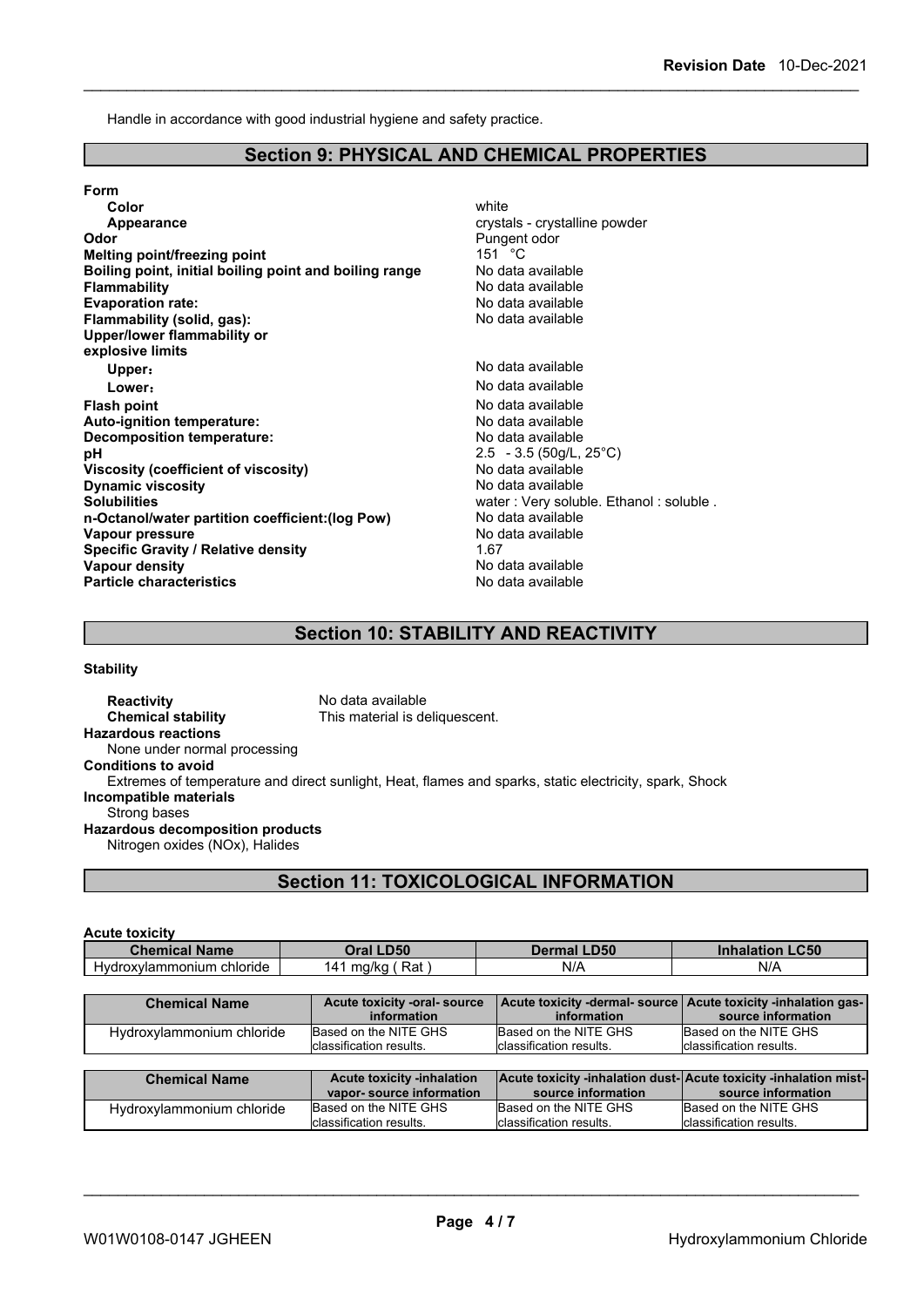| <b>Chemical Name</b>              | Skin corrosion/irritation source information         |
|-----------------------------------|------------------------------------------------------|
| Hydroxylammonium chloride         | Based on the NITE GHS classification results.        |
| Serious eye damage/ irritation    |                                                      |
| <b>Chemical Name</b>              | Serious eye damage/irritation source information     |
| Hydroxylammonium chloride         | Based on the NITE GHS classification results.        |
| Respiratory or skin sensitization |                                                      |
| <b>Chemical Name</b>              | Respiratory or Skin sensitization source information |
| Hydroxylammonium chloride         | Based on the NITE GHS classification results.        |
| Reproductive cell mutagenicity    |                                                      |
| <b>Chemical Name</b>              | germ cell mutagencity source information             |
| Hydroxylammonium chloride         | Based on the NITE GHS classification results.        |
| Carcinogenicity                   |                                                      |
| <b>Chemical Name</b>              | <b>Carcinogenicity source information</b>            |
| Hydroxylammonium chloride         | Based on the NITE GHS classification results.        |

| <b>Chemical Name</b>          | Reproductive toxicity source information      |
|-------------------------------|-----------------------------------------------|
| Hydroxylammonium chloride     | Based on the NITE GHS classification results. |
| <b>STOT-single exposure</b>   |                                               |
| <b>Chemical Name</b>          | STOT -single exposure- source information     |
| Hydroxylammonium chloride     | Based on the NITE GHS classification results. |
| <b>STOT-repeated exposure</b> |                                               |
| <b>Chemical Name</b>          | STOT -repeated exposure- source information   |
| Hydroxylammonium chloride     | Based on the NITE GHS classification results. |
| <b>Aspiration hazard</b>      |                                               |
| <b>Chemical Name</b>          | <b>Aspiration Hazard source information</b>   |
| Hydroxylammonium chloride     | Based on the NITE GHS classification results. |
|                               |                                               |

# **Section 12: ECOLOGICAL INFORMATION**

**Ecotoxicity** No information available

**Other data**

| <b>Chemical Name</b>      | Short-term (acute) hazardous to the<br>aquatic environment source<br>information | Long-term (chronic) hazardous to the<br>aquatic environment source<br>information |
|---------------------------|----------------------------------------------------------------------------------|-----------------------------------------------------------------------------------|
| Hydroxylammonium chloride | Based on the NITE GHS classification<br>lresults.                                | Based on the NITE GHS classification<br>lresults.                                 |

| Persistence and degradability    | No information available |
|----------------------------------|--------------------------|
| <b>Bioaccumulative potential</b> | No information available |
| Mobility in soil                 | No information available |
| Hazard to the ozone layer        | No information available |

### **Section 13: DISPOSAL CONSIDERATIONS**

### **Waste from residues**

Disposal should be in accordance with applicable regional, national and local laws and regulations.

### **Contaminated container and contaminated packaging**

Disposal should be in accordance with applicable regional, national and local laws and regulations.

### **Section 14: TRANSPORT INFORMATION**

**ADR/RID**<br>
UN number<br>
UN3288 **UN** number<br>Proper shipping name:

Toxic solid, inorganic, n.o.s. (Hydroxylammonium chloride)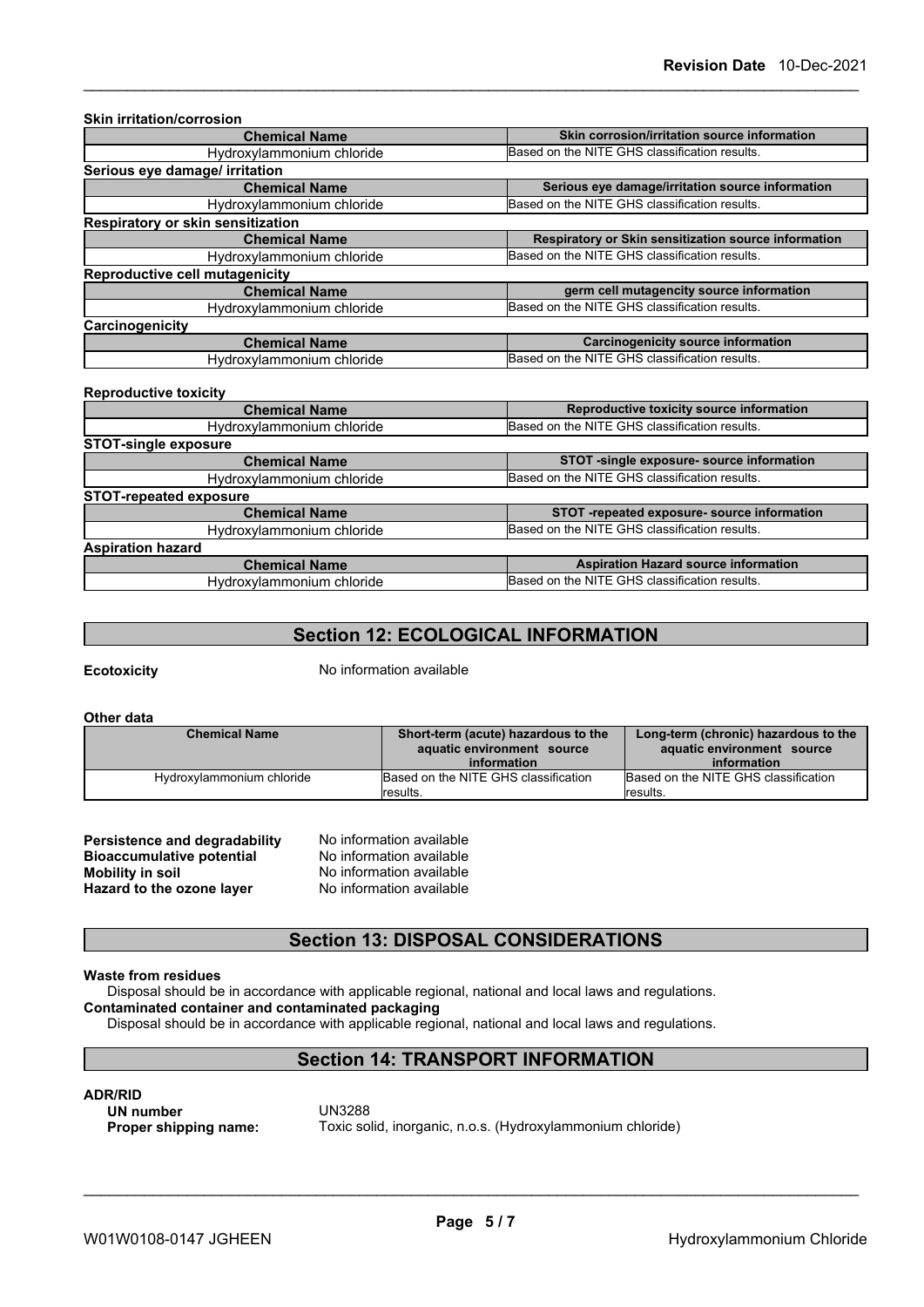|             | <b>UN classfication</b><br><b>Subsidiary hazard class</b> | 6.1                                                        |
|-------------|-----------------------------------------------------------|------------------------------------------------------------|
|             | Packing group<br><b>Marine pollutant</b>                  | Ш<br>Not applicable                                        |
| <b>IMDG</b> |                                                           |                                                            |
|             | UN number                                                 | <b>UN3288</b>                                              |
|             | Proper shipping name:                                     | Toxic solid, inorganic, n.o.s. (Hydroxylammonium chloride) |
|             | <b>UN classfication</b>                                   | 6.1                                                        |
|             | <b>Subsidiary hazard class</b>                            |                                                            |
|             | Packing group                                             | Ш                                                          |
|             | <b>Marine pollutant (Sea)</b>                             | Not applicable                                             |
|             | Transport in bulk according to                            | No information available                                   |
|             | Annex II of MARPOL 73/78 and                              |                                                            |
|             | the IBC Code                                              |                                                            |
| <b>IATA</b> |                                                           |                                                            |
|             | UN number                                                 | <b>UN3288</b>                                              |
|             | Proper shipping name:                                     | Toxic solid, inorganic, n.o.s. (Hydroxylammonium chloride) |
|             | <b>UN classfication</b>                                   | 6.1                                                        |
|             | <b>Subsidiary hazard class</b>                            |                                                            |
|             | Packing group                                             | Ш                                                          |
|             | <b>Environmentally Hazardous</b>                          | Not applicable                                             |
|             | Substance                                                 |                                                            |

# **Section 15: REGULATORY INFORMATION**

| <b>International Inventories</b>                     |                                                                                  |
|------------------------------------------------------|----------------------------------------------------------------------------------|
| <b>EINECS/ELINCS</b>                                 | Listed                                                                           |
| <b>TSCA</b>                                          | Listed                                                                           |
|                                                      |                                                                                  |
| Japanese regulations                                 |                                                                                  |
| <b>Fire Service Act</b>                              | Category V, hydroxylam ine salts, dangerous grade 2                              |
| <b>Poisonous and Deleterious</b>                     | Deleterious Substances 3rd. Grade                                                |
| <b>Substances Control Law</b>                        |                                                                                  |
| Industrial Safety and Health Act Not applicable      |                                                                                  |
| Act on the Evaluation of                             | Priority Assessment Chemical Substances (Law Article 2, Para.5)                  |
| <b>Chemical Substances and</b>                       |                                                                                  |
| <b>Regulation of Their</b>                           |                                                                                  |
| Manufacture, etc                                     |                                                                                  |
| Regulations for the carriage                         | Toxic Substances - Poison (Ordinance Art.3, Ministry of Transportation Ordinance |
| and storage of dangerous                             | Regarding Transport by Ship and Storage, Attached Table 1)                       |
| goods in ship                                        |                                                                                  |
| <b>Civil Aeronautics Law</b>                         | Toxic and Infectious Substances (Ordinance Art.194, MITL Nortification for Air   |
|                                                      | Transportation of Explosives etc., Attached Table 1)                             |
| <b>Pollutant Release and Transfer Not applicable</b> |                                                                                  |
| <b>Register Law</b>                                  |                                                                                  |
| <b>Water Pollution Control Act</b>                   | Harmful Substances (Law Art.2, Enforcement Order Art.2, Ordinace Designating     |
|                                                      | Wastewater Standards Art.1)                                                      |
| <b>Export Trade Control Order</b>                    | Not applicable                                                                   |
|                                                      |                                                                                  |
|                                                      |                                                                                  |

| Chemical Name                                 | Poisonous and Deleterious<br>Substances Control Law | l Industrial Safety and Health Act I<br>Substances<br>(Law Art.57-2) | <b>Pollutant Release and Transfer</b><br>Register Law |  |
|-----------------------------------------------|-----------------------------------------------------|----------------------------------------------------------------------|-------------------------------------------------------|--|
| Hydroxylammonium chloride<br>5470-11-1 (98.0) | Applicable                                          |                                                                      |                                                       |  |

# **Section 16: OTHER INFORMATION**

**Key literature references and sources for data etc.**

NITE: National Institute of Technology and Evaluation (JAPAN) http://www.safe.nite.go.jp/japan/db.html IATA dangerous Goods Regulations